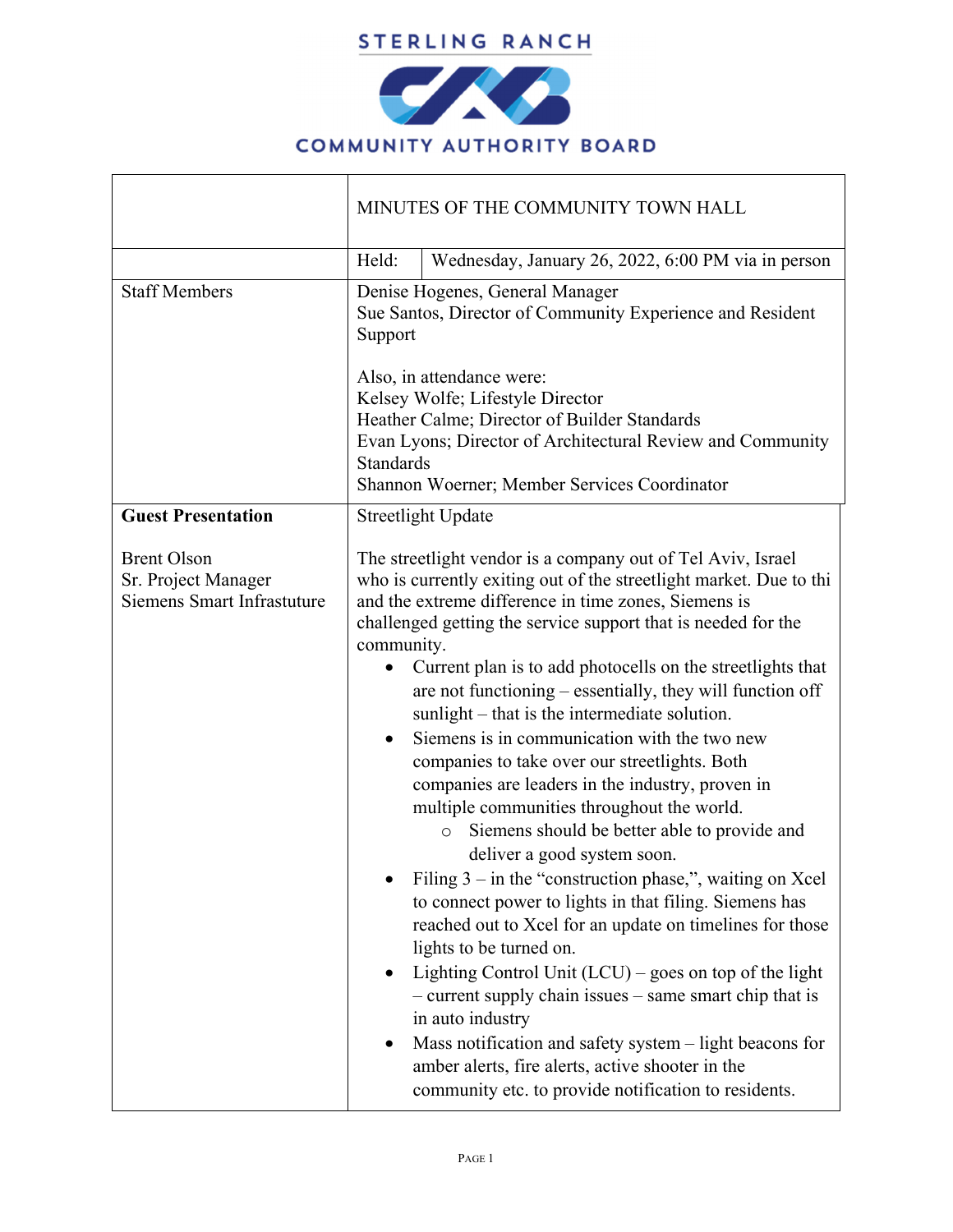

|                                                                            | System is not currently functional, so please disregard<br>any colors you might see.<br>Goal - by year end is to have new infrastructure in<br>place<br>Safety concern - if you are driving through the<br>neighborhood and see a light post knocked down,<br>please email info@sterlingranchcab.com. Resident<br>Ring camera footage has helped to track down who is<br>knocking streetlights down to submit claims to<br>insurance. Siemens is additionally looking into<br>technology for camera footage that can be caught by<br>the streetlights themselves.                                                                                                                                                                                                                                                                                                                                                                                                                                                                                                                                               |
|----------------------------------------------------------------------------|-----------------------------------------------------------------------------------------------------------------------------------------------------------------------------------------------------------------------------------------------------------------------------------------------------------------------------------------------------------------------------------------------------------------------------------------------------------------------------------------------------------------------------------------------------------------------------------------------------------------------------------------------------------------------------------------------------------------------------------------------------------------------------------------------------------------------------------------------------------------------------------------------------------------------------------------------------------------------------------------------------------------------------------------------------------------------------------------------------------------|
|                                                                            |                                                                                                                                                                                                                                                                                                                                                                                                                                                                                                                                                                                                                                                                                                                                                                                                                                                                                                                                                                                                                                                                                                                 |
| <b>Construction Update</b><br>Denise Hogenes<br><b>CAB</b> General Manager | Providence Gulch Drainage<br>Major grading and earthwork is complete – there are a<br>few access roads that the contractor will have to come<br>back in to remove and one other one that will have to<br>be constructed so there will be some more work but not<br>the extent to what was experienced in the fall<br>Spillway construction – rick rack will be placed on<br>$\bullet$<br>spillway for the upper pond directly above that spillway<br>Drop Structures will be installed soon within the Gulch<br>Should not see the amount of dust and disruption that<br>$\bullet$<br>has been experienced to-date moving forward.<br><b>Waterton Road</b><br>Bridge girders installed Dec $28$ and $29$ – spans Willow<br>Creek<br>Bridge is located between Filing 3 and Filing 4<br>Currently road construction is on a weather pause due<br>to snow and cold temperatures<br>Still anticipated opening Waterton Road in Fall of 2022<br>Filing 6A<br>Richmond American is developing all lots – estimated<br>$\bullet$<br>completion May 2023, anticipate first lots available this<br>December<br>Filing 3 |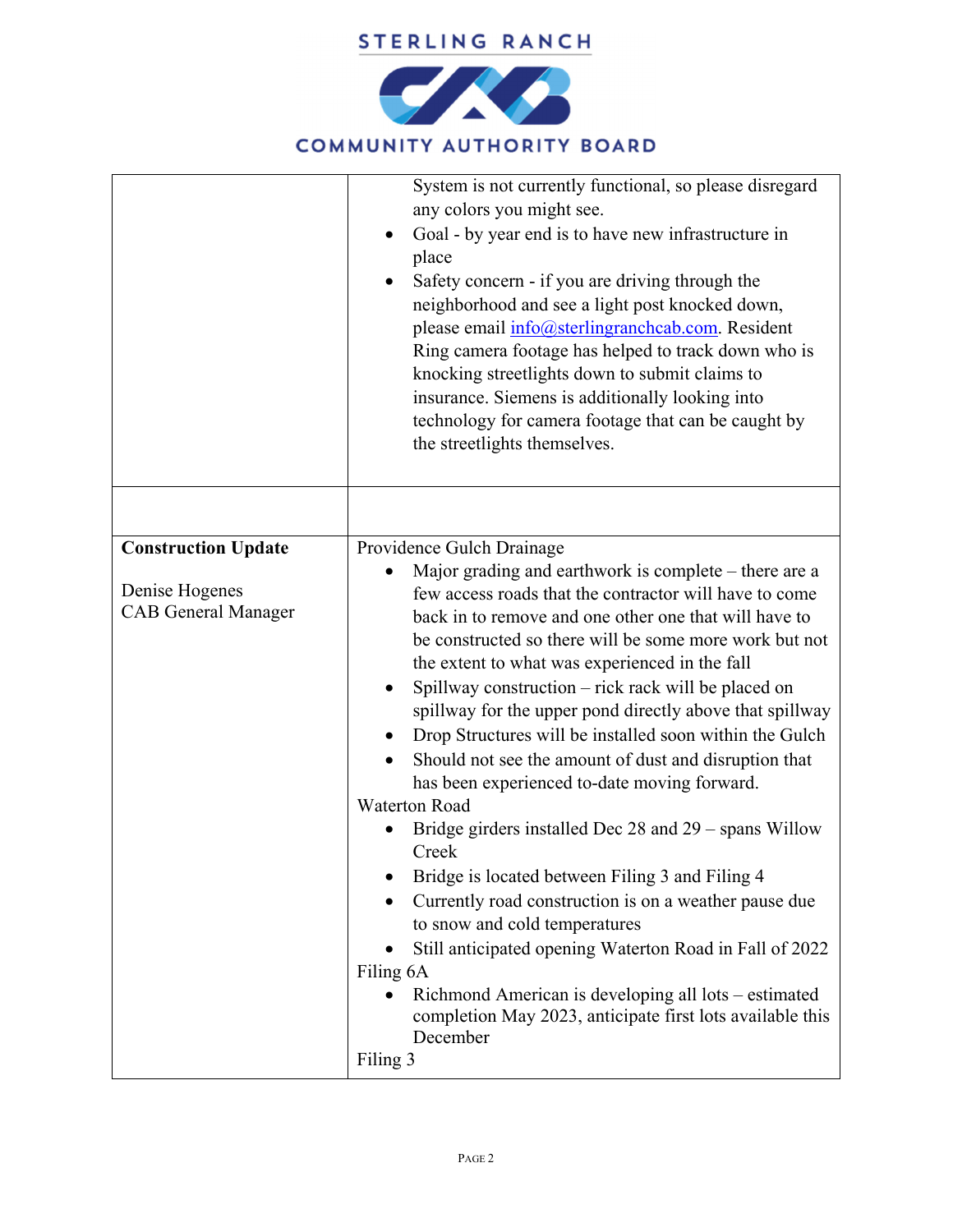

## **COMMUNITY AUTHORITY BOARD**

|                                                                 | Apartment complex of approximately 300 units located<br>$\bullet$<br>in Filing 3A<br>Permits have started to be pulled for Filing 3B by<br>$\bullet$<br>builders<br>Taylor Morrison models now open in Filing 3A with<br>Meritage model coming soon                                                                                                                                                                                                                                                                                                                                                                                                                                                                                                                                                                                                                                                                                                                                                                                                                                                                       |
|-----------------------------------------------------------------|---------------------------------------------------------------------------------------------------------------------------------------------------------------------------------------------------------------------------------------------------------------------------------------------------------------------------------------------------------------------------------------------------------------------------------------------------------------------------------------------------------------------------------------------------------------------------------------------------------------------------------------------------------------------------------------------------------------------------------------------------------------------------------------------------------------------------------------------------------------------------------------------------------------------------------------------------------------------------------------------------------------------------------------------------------------------------------------------------------------------------|
|                                                                 |                                                                                                                                                                                                                                                                                                                                                                                                                                                                                                                                                                                                                                                                                                                                                                                                                                                                                                                                                                                                                                                                                                                           |
| <b>Annual Survey Results</b>                                    | Full survey results will be available on the CAB website soon.                                                                                                                                                                                                                                                                                                                                                                                                                                                                                                                                                                                                                                                                                                                                                                                                                                                                                                                                                                                                                                                            |
| Denise Hogenes<br><b>CAB</b> General Manager                    | Results:<br>509 residents participated in the survey November 2<br>through 23, 2021.<br>Overall Average Satisfaction with Century Link On<br>$\bullet$<br>customer service was 2.7 - Lumiere beginning work<br>with Century Link to improve. Desire is to see rating<br>closer to 3.5 or 4 –continue to be focus in $2022$<br>Steward App Frequency of Use - results "Never" or<br>$\bullet$<br>"Less than 3x a week" indicate that the Steward app is<br>not being used frequently. Direct correlation between<br>use and low level of satisfaction. Already started<br>working with Lumiere on a go-forward plan for this<br>technology and Siemens is bringing new concepts to<br>the table.<br>Satisfaction Contacting the CAB via phone, email or in<br>$\bullet$<br>person was 3.5 and 75% of the community knows how<br>to contact the CAB if they need service.<br>Goal is to use this year's survey results as benchmarks<br>and work to improve those results.<br>Communication Satisfaction by Publication for weekly<br>updates, newsletters and CAB website rated "mostly<br>satisfied" or "very satisfied." |
| 2022 Leadership Selection                                       | Good opportunity for residents to get involved in 2022 in                                                                                                                                                                                                                                                                                                                                                                                                                                                                                                                                                                                                                                                                                                                                                                                                                                                                                                                                                                                                                                                                 |
| <b>Timeline</b><br>Denise Hogenes<br><b>CAB General Manager</b> | community leadership.<br>SR Metro District #2 - Two Openings<br>$\bullet$<br>Filing 1<br>$\circ$<br>SR Metro District $#3$ – Four Openings<br>Filing 4A, 4B, 4C, 5<br>$\circ$                                                                                                                                                                                                                                                                                                                                                                                                                                                                                                                                                                                                                                                                                                                                                                                                                                                                                                                                             |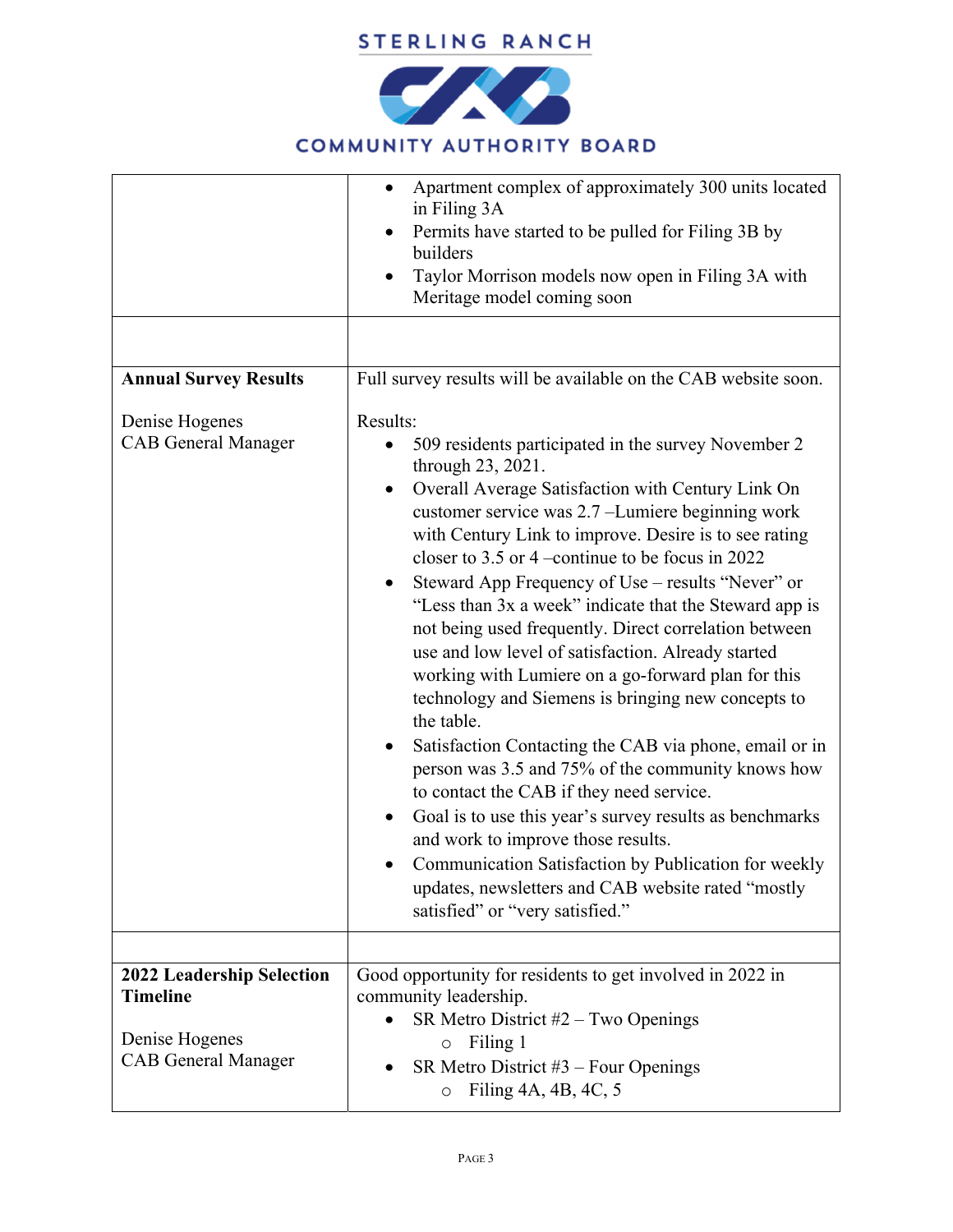

## **COMMUNITY AUTHORITY BOARD**

|                                                                                                                                                          | Community Standards Committee – Three Openings<br>$\bullet$<br>Resident Advisory Committee – Two Openings<br>Design Review Advisory Committee – Three to Seven<br>Openings<br><b>Timeline</b><br>Election Approval at Metro District Meetings - January<br>19 and 25<br>Call for Candidates - Feb 1<br>Candidate Information Sessions - Feb 7 and Feb 8<br>One will be virtual, and one will be in person<br>$\circ$<br>Learn everything needed to know about the<br>$\circ$<br>open positions<br>Nomination Forms Due - Feb 25<br>Committee Interviews - March 1-31<br>Meet the Candidates Mixer - March 21 and 23<br>Committee Interviews with CAB - April 1-13<br>Committee Members Selected - April 20<br>$\bullet$<br>Election Day - XXXX<br>$\bullet$<br>New Committee Member Orientation - April 25-29<br>1 <sup>st</sup> Committee Meetings - appoint officers - May 2-6<br>٠<br>Metro District Board Orientation - May 16-20<br>$\bullet$ |
|----------------------------------------------------------------------------------------------------------------------------------------------------------|----------------------------------------------------------------------------------------------------------------------------------------------------------------------------------------------------------------------------------------------------------------------------------------------------------------------------------------------------------------------------------------------------------------------------------------------------------------------------------------------------------------------------------------------------------------------------------------------------------------------------------------------------------------------------------------------------------------------------------------------------------------------------------------------------------------------------------------------------------------------------------------------------------------------------------------------------|
| <b>Community Experience</b><br>and Resident Support<br><b>Report</b><br>Sue Santos<br>Director of Community<br><b>Experience and Resident</b><br>Support | Cab Board Rule Approval Results from January CAB Board of<br>Director Meeting<br>Request for Feedback on Proposed Rule Changes from<br>residents available January 5-14<br>Statistics: 1,239 Homes closed; emailed request<br>$\circ$<br>for feedback to 1,798 recipients<br>52 comments all from 18 households<br>1.5% of households commented<br>Was not a good survey response turnout<br>O<br>Board decided to move forward on Facility<br>$\circ$<br>Rules due to previous public opportunities for<br>response during the summer and proposed rule<br>changes were vetted by the RAC who made a<br>recommendation to the Board for approval:<br>25 free guest passes previously limited<br>to use 6 passes at one time with previous<br>rules changed now to still have 6 guest                                                                                                                                                              |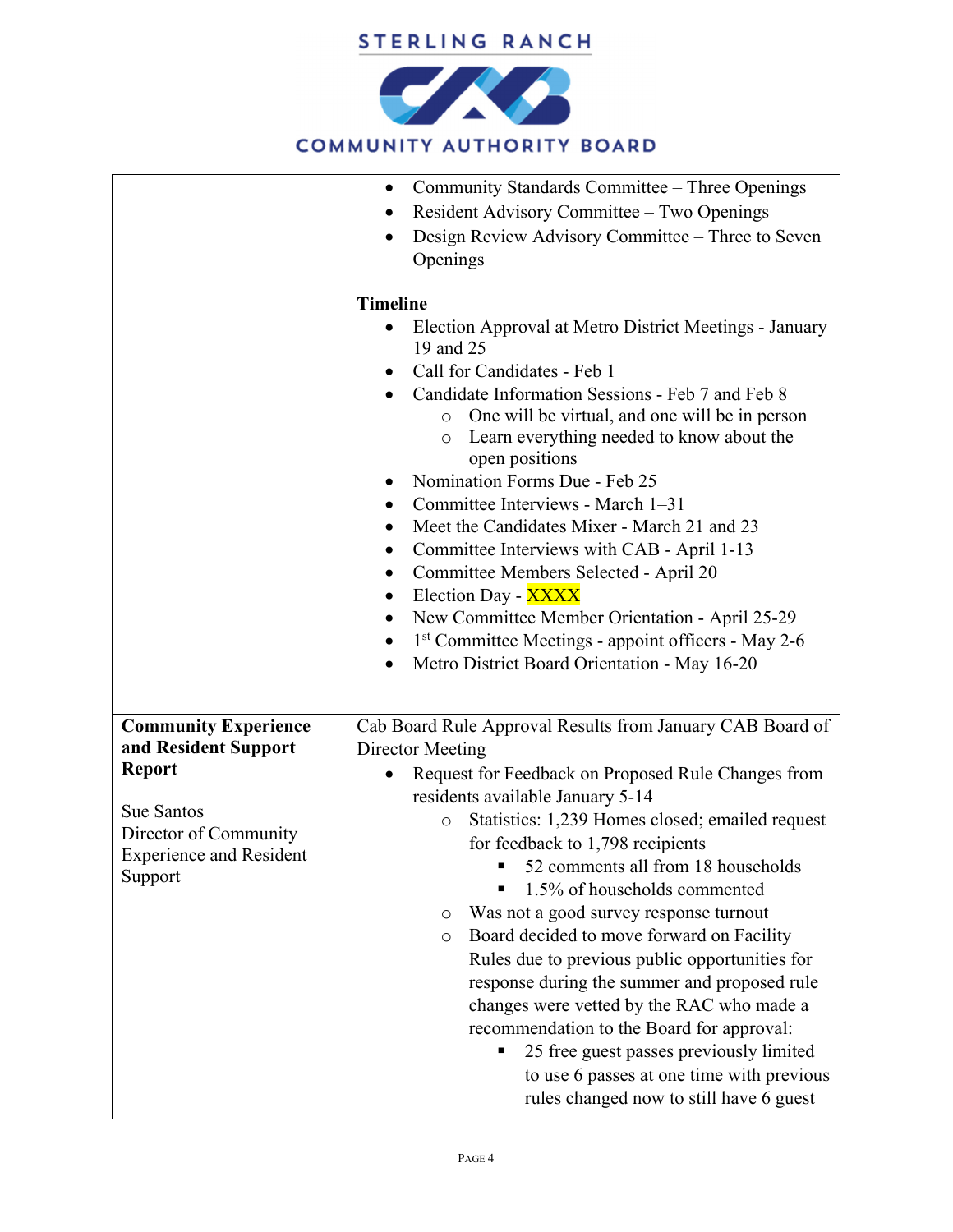

| passes for use on any given day, but if<br>pool is not at capacity level of 130, now<br>have the opportunity to purchase<br>additional guest passes at a cost of \$5.00<br>each pass<br>Age of children allowed at facility<br>without adult supervision was<br>previously 13 years old, has now been<br>changed to 11 years old. Anyone 10<br>years old and under needs to be<br>accompanied by an adult.<br>Updates are available at the Overlook<br>п<br>check-in desk for all changes to the rules<br>Other proposed rules changes before the Board<br>O<br>for approval were tabled until June in order to<br>allow for more time to gather resident and<br>Committee input<br>Report on Snow Removal During the January 25 <sup>th</sup> Event<br>Contractor is Brightview |
|----------------------------------------------------------------------------------------------------------------------------------------------------------------------------------------------------------------------------------------------------------------------------------------------------------------------------------------------------------------------------------------------------------------------------------------------------------------------------------------------------------------------------------------------------------------------------------------------------------------------------------------------------------------------------------------------------------------------------------------------------------------------------------|
| Removal is supposed to start around 4am and follow a<br>priority list for removal                                                                                                                                                                                                                                                                                                                                                                                                                                                                                                                                                                                                                                                                                                |
| Miscommunication that priority was sidewalks so that<br>is where shoveling started                                                                                                                                                                                                                                                                                                                                                                                                                                                                                                                                                                                                                                                                                               |
| Staff has now re-talked through priority levels with<br>contractor                                                                                                                                                                                                                                                                                                                                                                                                                                                                                                                                                                                                                                                                                                               |
| Differences between night storms and day storms and<br>different protocols need to be followed to keep up with<br>snow that is continuously falling                                                                                                                                                                                                                                                                                                                                                                                                                                                                                                                                                                                                                              |
| Breaks were taken at the same time, all together instead<br>of taking shifts to continue to keep up with snowfall<br>Snow hauling will begin after the snow anticipated<br>from weather reports on January 27 to remove piled up<br>snow to a remote dumping spot on property.                                                                                                                                                                                                                                                                                                                                                                                                                                                                                                   |
| There will be ice watch for north facing and motor<br>courts until February 15 <sup>th</sup> and closer attention to the<br>spread of the ice slicer to not effect landscaping.                                                                                                                                                                                                                                                                                                                                                                                                                                                                                                                                                                                                  |